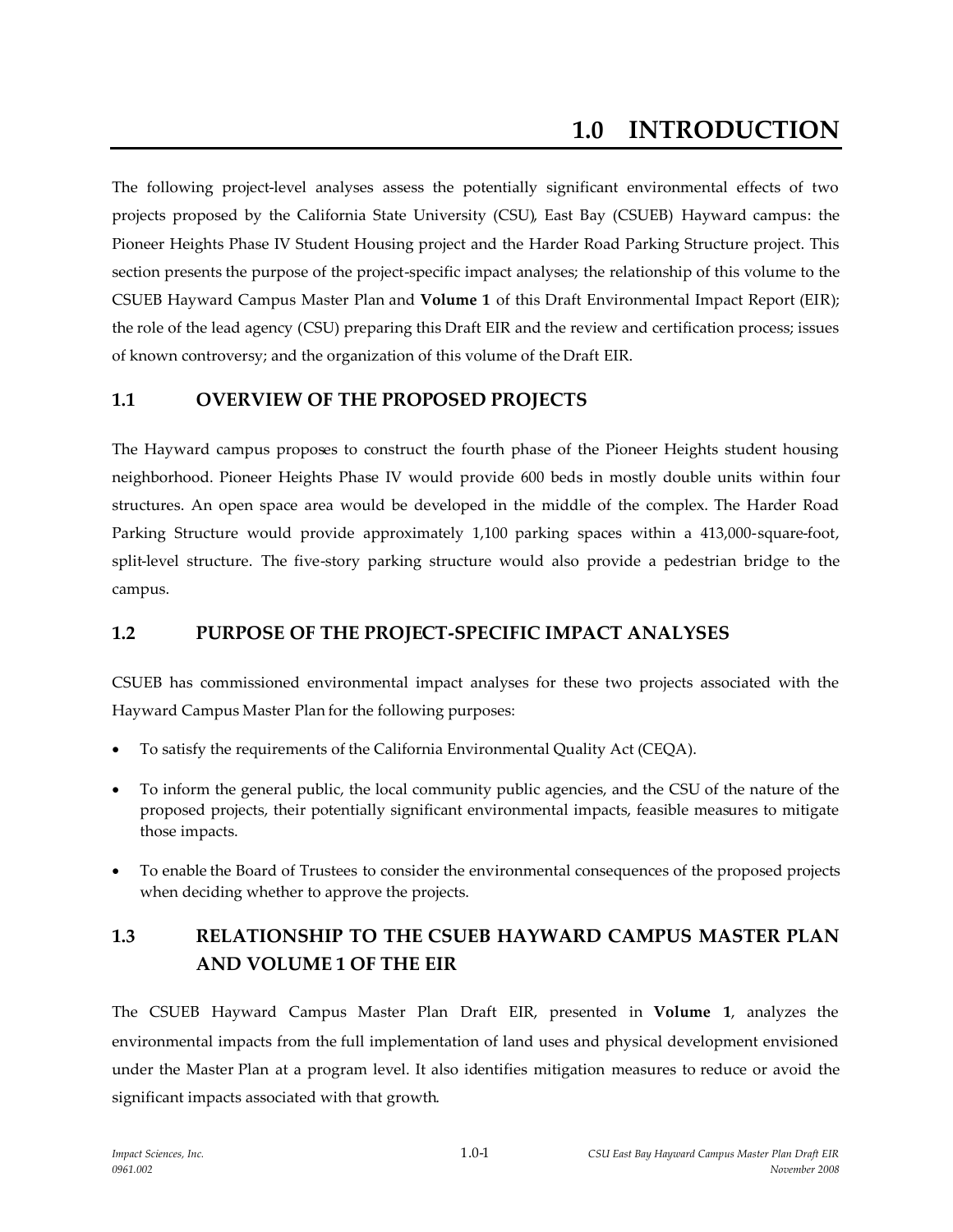This volume of the Draft EIR, **Volume 2**, analyzes the environmental impacts from the proposed development of the Pioneer Heights Phase IV project and the Harder Road Parking Structure project at a project level of detail. The project-specific environmental analyses in **Volume 2** build upon the broader programmatic analysis in **Volume 1**, and focus on evaluating and disclosing environmental impacts that could potentially result from implementation of the specific projects. The organization of the projectspecific analyses follows the same overall format as that of the Master Plan EIR in **Volume 1**. However, it avoids repetition of general background and setting information for environmental topic areas, the regulatory context, overall growth-related issues, issues that were evaluated in sufficient detail in **Volume 1** for which there is no additional information that would require further analysis, cumulative impacts, and alternatives to the proposed Master Plan. Instead, the project-specific environmental analyses evaluate more detailed project-level information.

The analysis for each project applies mitigation measures identified in **Volume 1** in cases where the specific proposed project would result in a significant effect on the environment that was identified in the Master Plan analysis. Impacts caused by one of the two proposed projects would be mitigated as part of that project, and are specifically identified in this volume. Project-specific mitigation measures for potentially significant impacts that were not addressed in detail in **Volume 1** may also be implemented as part of the proposed projects and are identified in this volume.

### **1.4 REVIEW AND CERTIFICATION PROCESS**

The Board of Trustees of the CSU is the lead agency for compliance with CEQA and has determined that an EIR must be prepared to evaluate the environmental impacts from adoption of the Hayward Campus Master Plan. Before approving the master plan for the campus, the Trustees must certify that the EIR is adequate and complete. Once the master plan is approved, the CSU will review each specific development project proposed at the campus and determine whether additional environmental review of the specific development project is required, or whether the project is adequately addressed by the analysis in the Master Plan EIR. If additional review is warranted, an environmental document will be prepared, circulated for agency and public review, and then adopted or certified before the project is approved for development.

The evaluation presented in this volume is at a level such that if this volume is certified, the new buildings and parking structure could proceed for construction without additional environmental review. This volume is part of the Master Plan EIR, and is being circulated with Volume 1 for public and agency review. It is anticipated that these proposed projects would be presented to the Board of Trustees for approval at the same time as the Master Plan, and approval of the projects would be subsequent to and contingent on the Trustees' approval of the Master Plan.